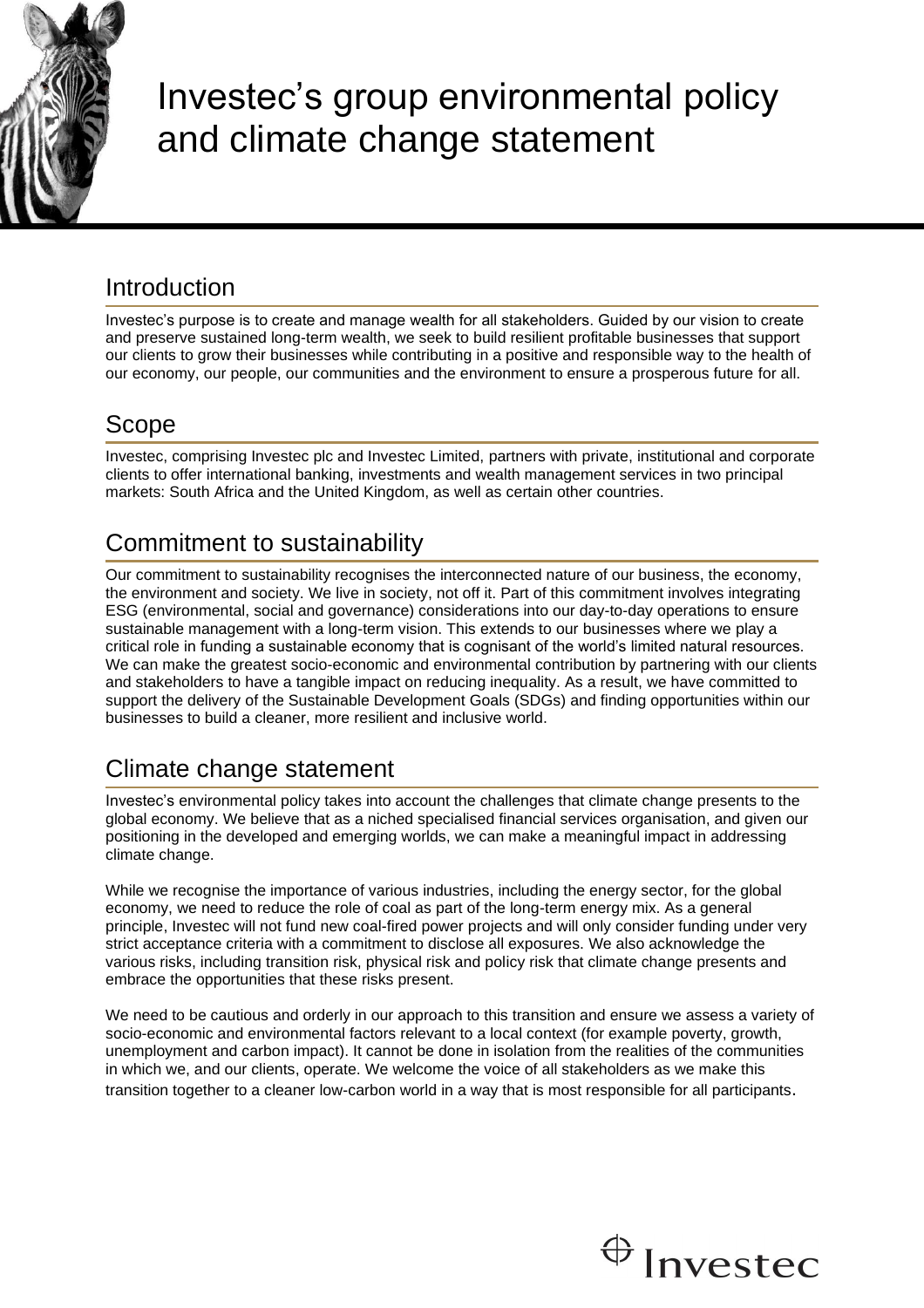### **Strategy**

As a niched financial services organisation with a small physical presence, the direct environmental and social impacts of Investec's daily operations are limited.

Our strategy is as follows:

- We will consider any meaningful activity that reduces the negative impact, or prolongs life, on our planet
- We will avoid exposures to any transaction that involved undue damage to high conservation and/or protected areas
- Internally, we embrace our responsibility to understand and manage our own carbon footprint. Our approach is to limit and minimise our direct carbon impact and create awareness to encourage positive sustainable behaviour. We will explore various opportunities as we work towards our ultimate goal of becoming carbon neutral in our operations
- Externally, we believe that the widest and most positive influence we can have is for our businesses to use their specialised skills in advisory, lending and investing to support our clients and stakeholders to move as quickly and smoothly as possible towards a low-carbon economy
- We regularly review the group's exposure to sensitive sectors and activities prone to bearing environmental and social risks
- Where appropriate, we will share resources and intelligence to support global efforts to combat illegal wildlife trade. We are signatories to the United for Wildlife Financial Taskforce which leverages the existing global financial crime architecture to support efforts to combat illegal wildlife trade.

## Clients and counterparties

We expect our counterparties to operate and behave in a socially and environmentally appropriate and responsible manner with the same high standards as ourselves. We engage with clients and suppliers to understand their processes and policies and to explore how any environmental and social risks may be mitigated.

As a result, identifying and quantifying environmental and social risk is part of the normal process of risk assessment and management within our businesses. As part of our client onboarding process, we would assess potential clients for various types of risks including whether they are behaving responsibly in their business activities. Our transaction due diligence processes include the identification and assessment of relevant environmental and social risks.

#### Environmental management system

Investec recognises that effective environmental management is an essential part of embedding this philosophy into the organisation and is therefore committed to operating an effective environmental management system (EMS) to minimise our direct operational impact. Our EMS reporting tool tracks and manages our direct operational impact. This tool imports data from various sources, consolidates the information and calculates our carbon footprint. The implementation of this tool allows us to produce reliable emissions data, accurately build a history of our carbon footprint and assists in setting targets for future emissions.